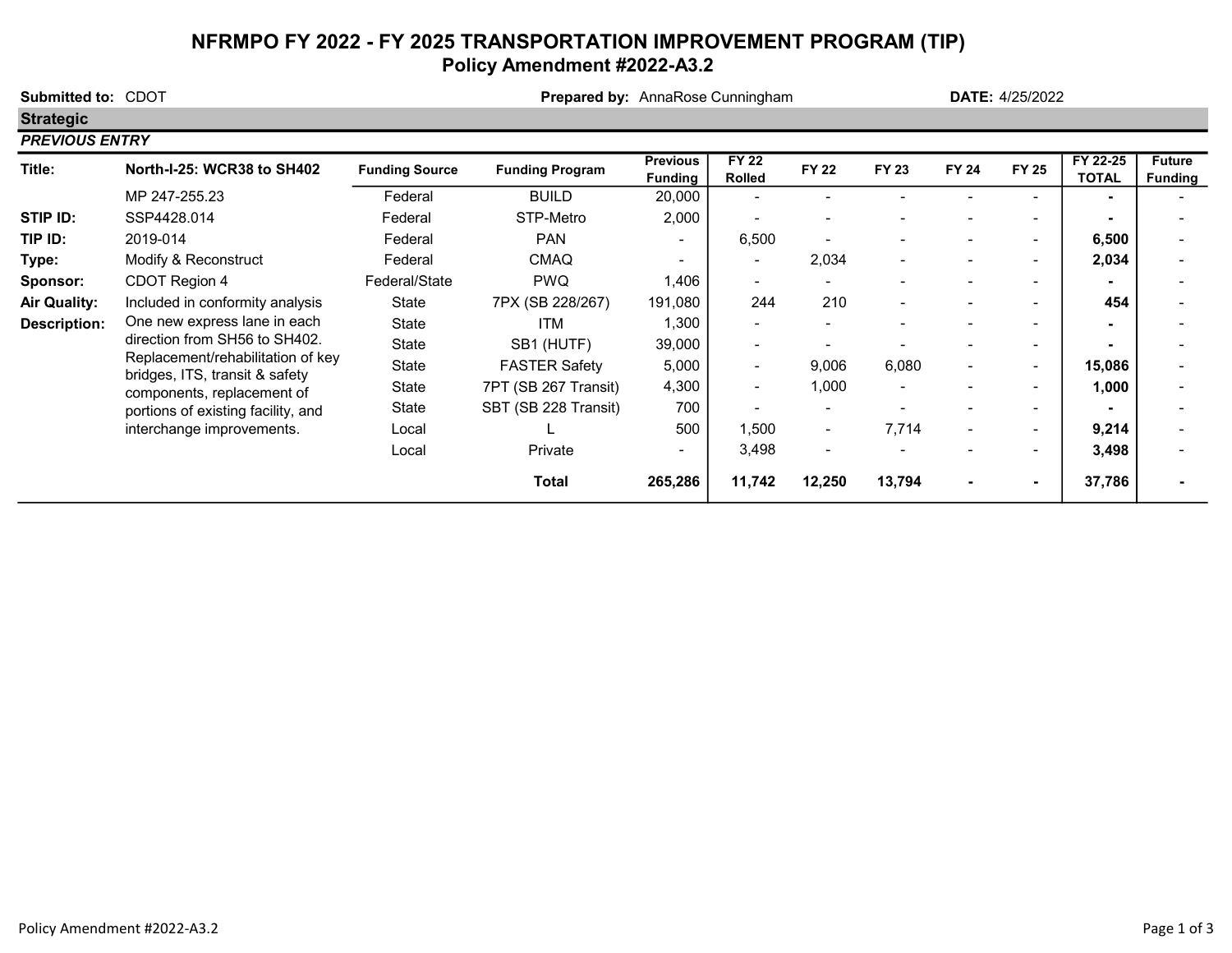#### REVISED ENTRY

| Title:              | <b>North-I-25: WCR38 to SH402</b>                                                                                                                                                                                                     | <b>Funding Source</b> | <b>Funding Program</b> | <b>Previous</b><br><b>Funding</b> | <b>FY 22</b><br><b>Rolled</b> | <b>FY 22</b> | <b>FY 23</b>             | <b>FY 24</b> | <b>FY 25</b> | FY 22-25<br><b>TOTAL</b> | <b>Future</b><br><b>Funding</b> |
|---------------------|---------------------------------------------------------------------------------------------------------------------------------------------------------------------------------------------------------------------------------------|-----------------------|------------------------|-----------------------------------|-------------------------------|--------------|--------------------------|--------------|--------------|--------------------------|---------------------------------|
|                     | MP 247-255.23                                                                                                                                                                                                                         | Federal               | <b>BUILD</b>           | 20,000                            |                               |              |                          |              |              |                          |                                 |
| <b>STIP ID:</b>     | SSP4428.014                                                                                                                                                                                                                           | Federal               | <b>STP-Metro</b>       | 2,000                             |                               |              |                          |              | ۰            |                          |                                 |
| TIP ID:             | 2019-014                                                                                                                                                                                                                              | Federal               | <b>PAN</b>             | $\blacksquare$                    | 6,500                         |              |                          |              | ۰.           | 6,500                    |                                 |
| Type:               | <b>Modify &amp; Reconstruct</b>                                                                                                                                                                                                       | Federal               | <b>CMAQ</b>            | ۰                                 | ٠                             | 2,034        |                          |              | ٠            | 2,034                    |                                 |
| <b>Sponsor:</b>     | <b>CDOT Region 4</b>                                                                                                                                                                                                                  | Federal               | <b>MMOF</b>            |                                   | $\sim$                        | 5,000        |                          |              | ۰            | 5,000                    |                                 |
| <b>Air Quality:</b> | Included in conformity analysis                                                                                                                                                                                                       | <b>Federal/State</b>  | <b>PWQ</b>             | 1,406                             | $\sim$                        |              |                          |              | ۰            |                          |                                 |
| <b>Description:</b> | One new express lane in each<br>direction from SH56 to SH402.<br>Replacement/rehabilitation of key<br>bridges, ITS, transit & safety<br>components, replacement of<br>portions of existing facility, and<br>interchange improvements. | <b>State</b>          | 7PX (SB 228/267)       | 191,080                           | 244                           | 210          | $\sim$                   | ۰            | ۰            | 454                      |                                 |
|                     |                                                                                                                                                                                                                                       | <b>State</b>          | <b>ITM</b>             | 1,300                             | $\sim$                        |              |                          |              | -            |                          |                                 |
|                     |                                                                                                                                                                                                                                       | <b>State</b>          | SB1 (HUTF)             | 39,000                            | $\sim$                        |              |                          |              | ۰            |                          |                                 |
|                     |                                                                                                                                                                                                                                       | <b>State</b>          | <b>FASTER Safety</b>   | 5,000                             | $\sim$                        | 9,006        | 6,080                    | ٠            | $\sim$       | 15,086                   |                                 |
|                     |                                                                                                                                                                                                                                       | <b>State</b>          | 7PT (SB 267 Transit)   | 4,300                             | $\sim$                        | 1,000        | $\overline{\phantom{a}}$ | ۰            | $\sim$       | 1,000                    |                                 |
|                     |                                                                                                                                                                                                                                       | <b>State</b>          | SBT (SB 228 Transit)   | 700                               | ٠                             |              |                          |              | ٠            |                          |                                 |
|                     |                                                                                                                                                                                                                                       | Local                 |                        | 500                               | 1,500                         |              | 7,714                    |              | ٠            | 9,214                    |                                 |
|                     |                                                                                                                                                                                                                                       | Local                 | <b>Private</b>         | ۰                                 | 3,498                         |              |                          |              | ٠            | 3,498                    |                                 |
|                     |                                                                                                                                                                                                                                       |                       | <b>Total</b>           | 265,286                           | 11,742                        | 17,250       | 13,794                   |              | $\sim$       | 42,786                   |                                 |
| <b>Daviejon</b>     | Adding \$5M Eederal MMOE (MDC) in EV22, Match being provided by existing project funding                                                                                                                                              |                       |                        |                                   |                               |              |                          |              |              |                          |                                 |

Revision: Adding \$5M Federal MMOF (MDC) in FY22. Match being provided by existing project funding.

## Multimodal Options Fund (MMOF)

| <b>PREVIOUS ENTRY</b> |                                                                                                                                                                                                                   |                       |                        |                                   |                               |              |              |              |              |                          |                                 |
|-----------------------|-------------------------------------------------------------------------------------------------------------------------------------------------------------------------------------------------------------------|-----------------------|------------------------|-----------------------------------|-------------------------------|--------------|--------------|--------------|--------------|--------------------------|---------------------------------|
| Title:                | <b>Expansion of Mobility Program</b>                                                                                                                                                                              | <b>Funding Source</b> | <b>Funding Program</b> | <b>Previous</b><br><b>Funding</b> | <b>FY 22</b><br>Rolled        | <b>FY 22</b> | <b>FY 23</b> | <b>FY 24</b> | <b>FY 25</b> | FY 22-25<br><b>TOTAL</b> | <b>Future</b><br><b>Funding</b> |
| Sponsor:              | <b>NFRMPO</b>                                                                                                                                                                                                     | State                 | <b>MMOF</b>            | 600                               |                               |              |              |              |              |                          |                                 |
| STIP ID:              | SST7077.003                                                                                                                                                                                                       | State                 | <b>FASTER</b>          | 32                                |                               |              |              |              |              |                          |                                 |
| TIP ID:               | 2020-019                                                                                                                                                                                                          | Local                 | Local                  | 608                               |                               |              |              |              |              |                          |                                 |
| Type:                 | Mobility                                                                                                                                                                                                          |                       | <b>Total</b>           | 1,240                             | ٠                             |              |              |              |              | $\blacksquare$           |                                 |
| <b>Air Quality:</b>   | Exempt from conformity analysis                                                                                                                                                                                   |                       |                        |                                   |                               |              |              |              |              |                          |                                 |
| <b>Description:</b>   | Expansion of NFRMPO Mobility Program, including creation and operation of a One Call/One Click Center and staff support. Local funds are VanGo Exchange Sales<br>Tax.                                             |                       |                        |                                   |                               |              |              |              |              |                          |                                 |
| <b>REVISED ENTRY</b>  |                                                                                                                                                                                                                   |                       |                        |                                   |                               |              |              |              |              |                          |                                 |
| Title:                | <b>RideNoCo</b>                                                                                                                                                                                                   | <b>Funding Source</b> | <b>Funding Program</b> | <b>Previous</b><br><b>Funding</b> | <b>FY 22</b><br><b>Rolled</b> | <b>FY 22</b> | <b>FY 23</b> | <b>FY 24</b> | <b>FY 25</b> | FY 22-25<br><b>TOTAL</b> | <b>Future</b><br><b>Funding</b> |
| <b>Sponsor:</b>       | <b>NFRMPO</b>                                                                                                                                                                                                     | <b>State</b>          | <b>MMOF</b>            | 600                               |                               |              | 300          |              |              | 300                      |                                 |
| <b>STIP ID:</b>       | SST7077.003                                                                                                                                                                                                       | <b>State</b>          | <b>FASTER</b>          | 32                                |                               |              |              |              |              |                          |                                 |
| TIP ID:               | 2020-019                                                                                                                                                                                                          | Local                 |                        | 608                               | ۰                             | ۰            | 300          |              | ٠            | 300                      |                                 |
| Type:                 | <b>Mobility</b>                                                                                                                                                                                                   |                       | <b>Total</b>           | 1,240                             | $\blacksquare$                |              | 600          |              | ۰            | 600                      |                                 |
| <b>Air Quality:</b>   | <b>Exempt from conformity analysis</b>                                                                                                                                                                            |                       |                        |                                   |                               |              |              |              |              |                          |                                 |
| <b>Description:</b>   | Operational funds for the RideNoCo program. Local Match to be provided by VanGo Exchange Sales Tax.                                                                                                               |                       |                        |                                   |                               |              |              |              |              |                          |                                 |
| <b>Revision:</b>      | Rolling project from FY2020-2023 TIP into current TIP, updating project name from Expansion of Mobility Program to RideNoCo, updating description, and adding<br>\$600K in FY23 (\$300K State MMOF/\$300K Local). |                       |                        |                                   |                               |              |              |              |              |                          |                                 |